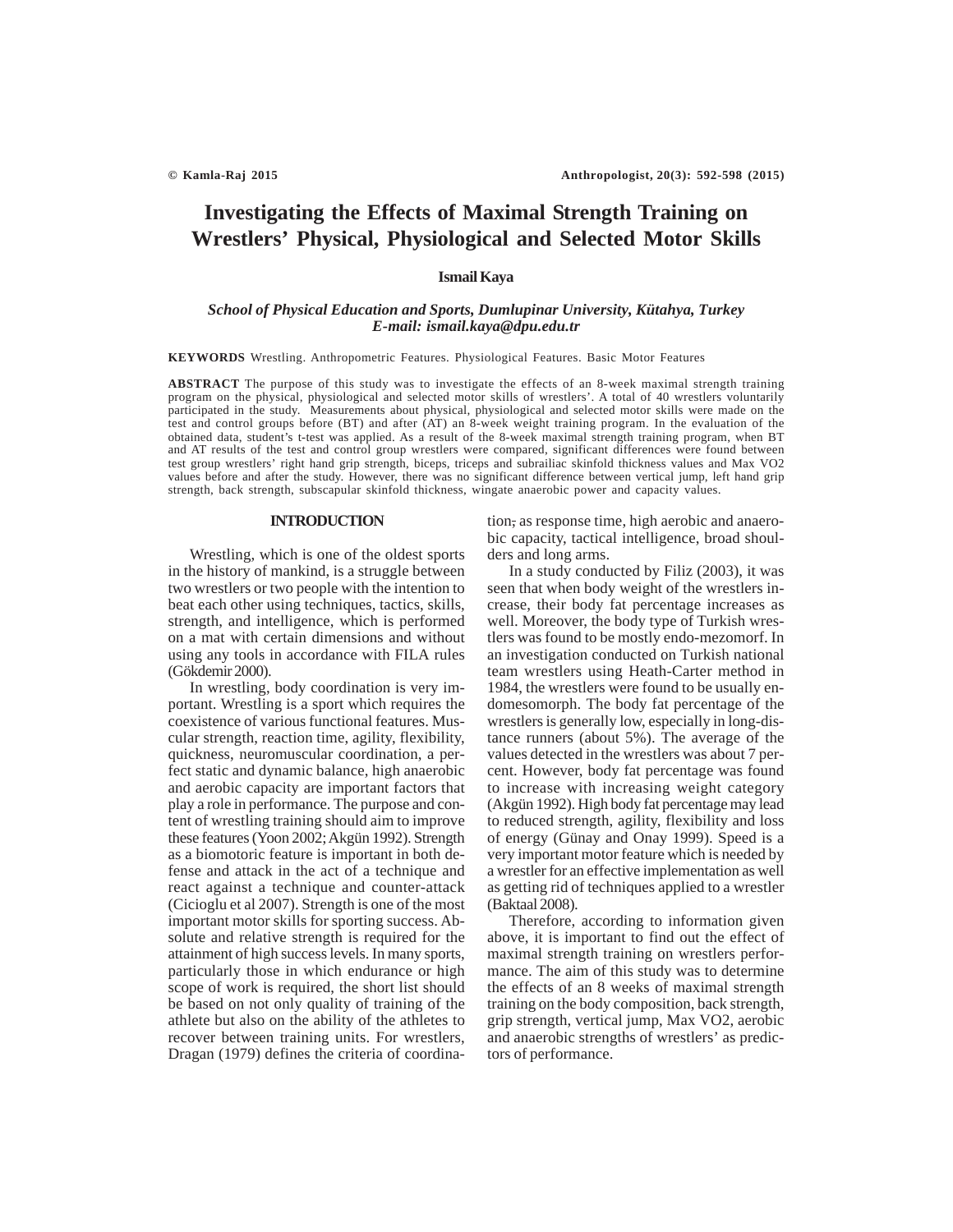## **MATERIAL AND METHODS**

In the study, the mean age for test and control groups was  $21.60 \pm 1.75$  years and  $21.05 \pm 1.75$ 1.50 years, respectively; the mean height for test and control groups was  $176.31 \pm 6.56$  cm and  $177.17 \pm 7.13$  cm, respectively, while the mean body mass for the test and control groups was  $82.19 \pm 13.99$  kg and  $71.55 \pm 7.91$  kg, respectively. A total of 40 athletes who actively engage in wrestling participated in the study. Among them, 20 athletes with a minimum training age of 5 years, who study at the school of physical education and sports and hold a national degree, comprised the test group while 20 athletes with the same features comprised the control group. A maximal strength training program with weights was applied to the test group 2 hours a day, 3 days a week for 8 weeks. Technical training program on the mat was applied to the control group 2 hours a day, 3 days a week for 8 weeks.

Table 1 is about the characteristics of training program applied to wrestlers. Program 1 was applied to the control group and Program 2 was applied to the training group.

#### **Body Composition Measurements**

Height measurement of the athletes in the study was done using a stadiometer (Holtain Ltd. U.K.) mounted on the wall with  $\pm$  1 mm sensitivity and their body weight measurement was done using a bascule (Tanita HD 358 Japan) with  $\pm 100$ g sensitivity. Skinfold thickness of the participants was measured at 4 regions (Biceps min,

**Table 1: Characteristics of training program**

Triceps min, Subscapula min, Suprailiac min) (Tamer 2000).

### **Performance Measurements**

*Grip Strength:* The grip strength of both right and left hands was measured using a digital hand dynamometer (TKK 5401, Takei Scientific Instruments, Japan) in a standing position with the shoulder adducted and with the elbow in full extension (Çeker 1996; Tamer 2000).

*Back Strength:* Isometric back strength of the subjects was measured with a digital back dynamometer (TKK 5402, Takei Scientific Instruments, Japan (Çeker 1996; Tamer 2000).

*VO2 Max Measurements:* VO2 max measurements of the participants were estimated from 20 m shuttle run test. The athletes ran a distance of 20 m forward and backwards. Running speed was checked using a tape that gave a signal at certain intervals (Demirkan et al. 2012).

*Jumping Measurements:* The squat tests were performed on a force platform (Newtest Powertimer, Finland). The squat jump started from a half-squat position with a knee angle of 90°. Subjects were asked to jump as high as possible. The jump was repeated twice, thereafter the better performance was recorded (Çeker 1996; Tamer 2000).

*Wingate Test:* Anaerobic power and capacity output were measured by the 30s Wingate test (Monark 894 E Peak Bike, Sweden). Prior to the Wingate test, a 5min warm-up was performed at a standardized workload 1 kg of resistance at

| Training Program          |                                                         |
|---------------------------|---------------------------------------------------------|
| Load                      | 80-100 %                                                |
| Warm-up                   | $25-30$ min                                             |
| Duration of training      | $120$ min                                               |
| Working time              | $60 \text{ sec}$                                        |
| Tempo                     | Normal                                                  |
| Rest                      | $60 \text{ sec}$                                        |
| No of sets                | 4                                                       |
| Rest between sets         | $3 \text{ min}$                                         |
| Relaxing movements        | $10-15$ min                                             |
| Program 1                 | Program 2                                               |
| Circuit 1: rope climbing  | Circuit 1: Cross buttock technique (to model wrestler)  |
| Circuit 2: Pull-up        | Circuit 2: Leg tackle (to model wrestler)               |
| Circuit 3: The neck-press | Circuit 3: Chip technique (to model wrestler)           |
| Circuit 4: Squat          | Circuit 4: Fireman's lift from arm (to model wrestler)  |
| Circuit 5: Bench-press    | Circuit 5: Wrestling hold (to model wrestler)           |
| Circuit 6: Skipping       | Circuit 6: Take down by duck under (to model wrestler)  |
| Circuit 7: Shouldering    | Circuit 7: Shoulder throw technique (to model wrestler) |
| Circuit 8: Dumbbell       | Circuit 8: Piolet work                                  |
|                           |                                                         |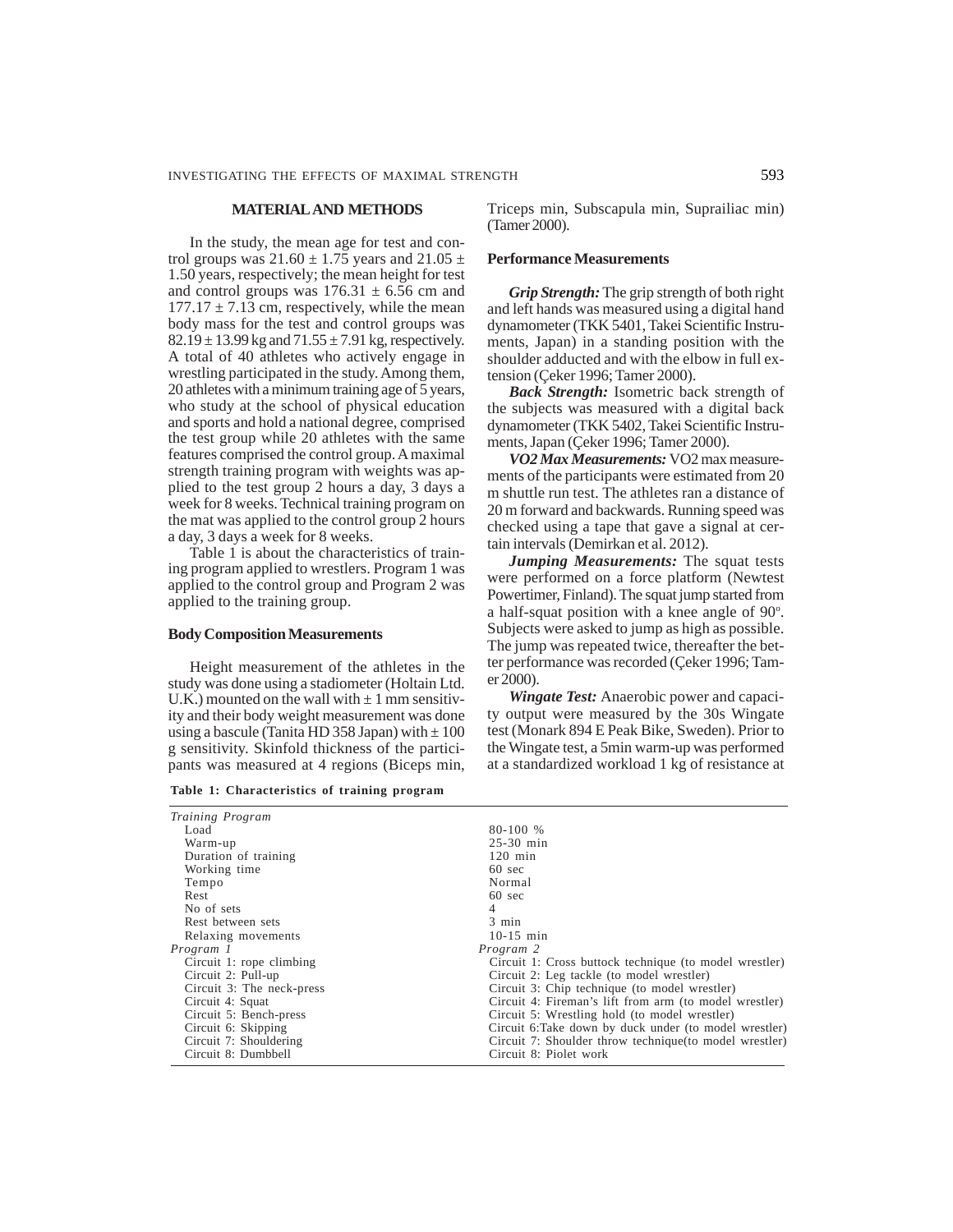60-70 RPM. Seat and handlebar adjustment was made for each subject. The test commenced after the external resistance was adjusted to 7.5 percent of each subject's body mass (Çeker 1996; Tamer 2000).

# **Statistical Analyses**

While comparing the pre-study exercise performances of the athletes in both groups, t-test was used in the independent groups at  $\alpha = 0.05$ significance level, whereas t-test was used for iterative measurements at  $\alpha$  = 0.05 significance level while comparing pre and post-study exercise performances of both groups.

### **RESULTS**

Table 2 shows pre-study physical features of test and control group wrestlers who joined the study. According to test results, there were no significant differences between the mean age  $(21.60 \pm 1.75$  years) and body mass  $(82.19 \pm 13.99)$ kg) of test group wrestlers and the mean age  $(21.05 \pm 1.50 \text{ years})$  and body mass  $(71.55 \pm 7.91$ 

kg) of the control group wrestlers ( $p > 0.05$ ), whereas the mean height (177.  $17 \pm 7.13$  cm) of the control group wrestlers were found to be significantly higher than the mean height (176. 31  $\pm$ 6.56 cm) of the test group wrestlers ( $p < 0.05$ ).

**Table 2: Physical characteristics of test and control groups**

| Variables                  | Test group<br>$Mean \pm SD$       | Control group<br>$Mean \pm SD$ | $\boldsymbol{p}$ |
|----------------------------|-----------------------------------|--------------------------------|------------------|
| Age (years)<br>Height (cm) | $21.60 + 1.75$<br>$176.31 + 6.56$ | 21.05 1.50<br>$177.17 + 7.13$  | .308<br>.713     |
| Body Mass (kg)             | $82.19 \pm 13.99$                 | $71.55 \pm 7.91$               | .011             |

Table 3 shows pre- and post-study performance values of test and control group wrestlers. According to the test results, significant differences were found between test group wrestlers' pre- and post-test right hand grip, biceps, triceps, suprailiac skinfold thickness and Max VO2 values ( $p < 0.05$ ), while no significant differences were found between pre- and post-test vertical jump, left hand grip, back strength, subscapula skinfold thickness, wingate anaerobic strength and capacity values ( $p > 0.05$ ). At the

**Table 3: Pre and post-study exercise performances of test and control group wrestlers**

|                                              | Pre-test<br>$(Mean \pm SD)$ | Post-test<br>$(Mean \pm SD)$ | $\boldsymbol{p}$ |
|----------------------------------------------|-----------------------------|------------------------------|------------------|
| Test Group                                   |                             |                              |                  |
| Vertical Jump (kg)                           | $53.95\pm$<br>6.23          | 5.94<br>54.80 $\pm$          | 0.497            |
| Right Grip Strenght (kg)                     | 7.10<br>$49.91 \pm$         | 7.04<br>$52.75 \pm$          | 0.004            |
| Left Grip Strenght (kg)                      | 7.91<br>$49.92 \pm$         | 7.98<br>$50.47 \pm$          | 0.424            |
| Back Strenght (kg)                           | $149.92 \pm$<br>24.38       | $155.20 \pm 24.94$           | 0.203            |
| Absolute wingate anaerobic power (w)         | $896.55 \pm 162.48$         | $912.59 \pm 180.13$          | 0.609            |
| Relative wingate anaerobic power $(w/kg)$    | $10.73\pm$<br>1.13          | $11.15 \pm$<br>1.18          | 0.156            |
| Absolute wingate anaerobic capacity (w)      | $627.34 \pm 105.25$         | $639.81 \pm 108.20$          | 0.45             |
| Relative wingate anaerobic capacity $(w/kg)$ | $7.67 \pm$<br>0.70          | $7.82 +$<br>0.59             | 0.359            |
| Max $VO2$ (ml/min.kg)                        | 4.58<br>$43.89 \pm$         | 5.19<br>$45.16\pm$           | 0.009            |
| Bicebs Skinfold (mm)                         | 1.35<br>$4.75 \pm$          | 0.88<br>$3.80 \pm$           | 0.001            |
| Tricebs Skinfold (mm)                        | 2.18<br>$8.90 \pm$          | 1.87<br>$7.25 \pm$           | $\overline{0}$   |
| Subscapula Skinfold (mm)                     | 3.87<br>$12.62 \pm$         | 3.07<br>$11.53\pm$           | 0.061            |
| Subrailiac Skinfold (mm)                     | $12.88 \pm$<br>4.05         | $10.01 \pm$<br>3.93          | $\overline{0}$   |
| Control Group                                |                             |                              |                  |
| Vertical Jump (kg)                           | $50.80 \pm$<br>7.51         | 7.50<br>$52.60 \pm$          | 0.255            |
| Right Grip Strenght (kg)                     | 5.79<br>$46.17 \pm$         | 6.21<br>$46.48 \pm$          | 0.707            |
| Left Grip Strenght (kg)                      | 5.35<br>$44.05 \pm$         | 5.08<br>$45.97\pm$           | 0.042            |
| Back Strenght (kg)                           | 21.88<br>$120.72 \pm$       | 33.60<br>$123.72 \pm$        | 0.626            |
| Absolute wingate anaerobic power (w)         | $763.10 \pm$<br>93.39       | $757.27 \pm$<br>99.17        | 0.684            |
| Relative wingate anaerobic power (w/kg)      | 1.21<br>$10.67 \pm$         | 1.35<br>$10.65\pm$           | 0.898            |
| Absolute wingate anaerobic capacity (w)      | $562.84 \pm$<br>76.98       | $542.89 \pm$<br>61.47        | 0.147            |
| Relative wingate anaerobic capacity (w/kg)   | 0.59<br>$7.71 \pm$          | $7.56 \pm$<br>0.62           | 0.066            |
| Max $VO2$ (ml/min.kg)                        | 4.37<br>$42.48 \pm$         | 4.42<br>$43.09\pm$           | 0.073            |
| Bicebs Skinfold (mm)                         | $4.82 +$<br>1.25            | 1.09<br>$4.94 \pm$           | 0.216            |
| Tricebs Skinfold (mm)                        | $9.26 \pm$<br>2.56          | 2.32<br>$9.05 \pm$           | 0.155            |
| Subscapula Skinfold (mm)                     | $11.64 \pm$<br>2.65         | $11.48 \pm$<br>2.46          | 0.357            |
| Subrailiac Skinfold (mm)                     | 4.93<br>$11.48 \pm$         | 4.74<br>$11.92 \pm$          | 0.254            |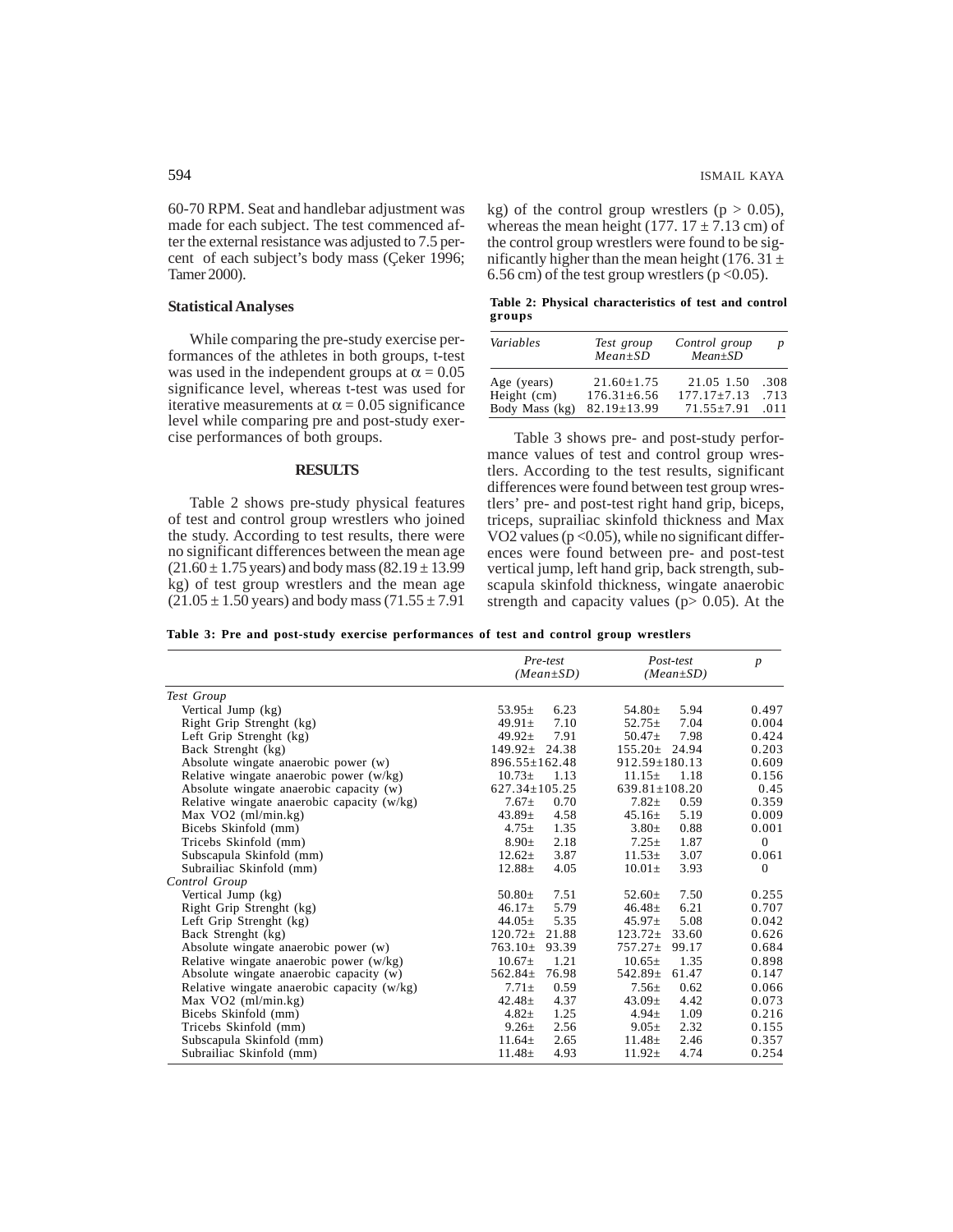end of pre-test and post-test measurements, there were no significant differences between all performance values of control group wrestlers, except for left hand grip strength  $(p> 0.05)$ .

# **DISCUSSION**

The mean age, body mass, and mean height of test group wrestlers were found to be  $21.60 \pm$ 1.75 years,  $82.19 \pm 13.99$  kg, and  $176.31 \pm 6.56$  cm, respectively, while the mean age, body mass, and mean height of test group wrestlers were 21.05± 1.50 years,  $71.55 \pm 7.91$  kg, and  $177.17 \pm 7.13$  cm, respectively.

Aydos et al. (2004) conducted a study on 66 male wrestlers with a mean age of  $19.53 \pm 1.61$ years, and found that their mean height was 1.73  $\pm$  0.07cm while mean body weight was 76.77  $\pm$ 14,41kg, and these results are consistent with the data of our work.

Pre- and post-study body fat percentage of the test and control group wrestlers were as follows: pre- study- biceps 4.75±1.35mm, triceps 8.90±2.18mm, subscapular 12.62±3.87, suprailiac 12.88 $\pm$ 4.05mm for test group; biceps 4.82 $\pm$ 1.25mm, triceps 9.26±2.56mm, subscapular 11.64± 2.65, suprailiac 11.64±2.65mm for control group; post-study-biceps 3.80±0.88mm, triceps 7.25± 1.87mm, subscapula 11.53±3.07, suprailiac 10.01± 3.93mm for test group and biceps 4.94±1.09mm, triceps 9.05±2.32mm, subscapula 11.48±2.46, suprailiac 11.92±4.74mm for control group. A significant reduction was detected in biceps, triceps, subrailiac skinfold thickness of the test group and such reduction was statistically significant. But no statistically significant reduction was found in subscapular skinfold thickness, although there was a reduction in subscapular skinfold thickness ( $p > 0.05$ ). The results of measurements conducted on the control group were not statistically significant  $(p>0.05)$ .

This study also revealed that maximal strength training which was performed using weights, reduced body fat percentage. In a study conducted on Italian national team wrestlers by Zaccagni (2012), wrestlers' body fat percentages were reported as follows: biceps 3.2±0.9mm, triceps 8.6 $\pm$ 2.6mm, subscapular 9.1 $\pm$ 3.4, suprailiac  $6.9\pm2.4$ mm. Previous research suggests that the body fat percentage in wrestlers should be in the range of 5 to 9. Similarly, the body fat percentage suggested by the American Medical Association for wrestlers is minimum 7 and maximum 10. Some researchers measured a mean fat ratio of 7.92 percent for 10 elite athletes from Etibank Sas freestyle wrestling team (Taºkiran 1990). Some researchers measured a mean fat ratio of 11.8 percent for 35 Olympic wrestler candidates from Canada (Kaplan 1996). The body fat ratio of college wrestlers determined by Kelly et al. (1978) during a competition period was 8.36 percent. In a study conducted by Schmidt et al. (2005) on college wrestlers, pre-, mid- and postcompetition season body fat measurements were  $11.6 \pm 3.9$ ,  $10.5 \pm 3.0$  and  $12.0 \pm 3.4$ mm, respectively. Kaya et al. (2011) found the body fat percentages on free style to be  $7.49 \pm 1.16$ mm and on grekoromen style to be  $7.93 \pm 3.47$ mm. The values obtained from previous investigations support this study.

Pre-study right hand grip strength and left hand grip strength of test and control group wrestlers who participated in the study were as follows:  $49.91 \pm 7.10$  and  $49.92 \pm 7.91$  for test group and  $46.17 \pm 5.79$  and  $44.05 \pm 5.35$  for control group, respectively. It was revealed that post-study right hand grip strength and left hand grip strength of the test and control groups were  $52.75 \pm 7.04$  and  $50.47 \pm 7.98$  for test group and  $46.48 \pm 6.21$  and  $45.97 \pm 5.08$  for control group. But the right hand grip strength of the test group was found to be statistically significant  $(p> 0.05)$ .

Baykus (1989) reported the following grip strength values for Greco-roman national team wrestlers: right hand: 40.77, left hand: 38.14. Kutlu and Cicioglu (1995) measured grip strength of star wrestlers and reported values of 35.90±8.73 for free style wrestlers. Kiliç et al. (1994) found grip strength of wrestlers from the age group of 14 to 16 as 38.44kg for right hand grip strength and 38.59kg for left hand grip strength. Right hand and left hand grip strength values of young Turkish national team Greco-roman wrestlers aged 17-18 were 40.51kg and 39.51kg respectively. Aydos and Koç (2003) mean right and left hand grip strength values estimated in these studies are similar to the mean values found in our study. It was discovered that weight training applied in this study improved hand grip strength.

The back strength of test and control group wrestlers who participated in the study were 149.92± 24.38 and 120.72± 21.88, respectively, before the study and  $155.20 \pm 24.94$  and  $123.72 \pm$ 33.60, respectively, after the study. Although there was a positive improvement between the results of measurement, yet no statistically significant difference was observed  $(p>0.05)$ .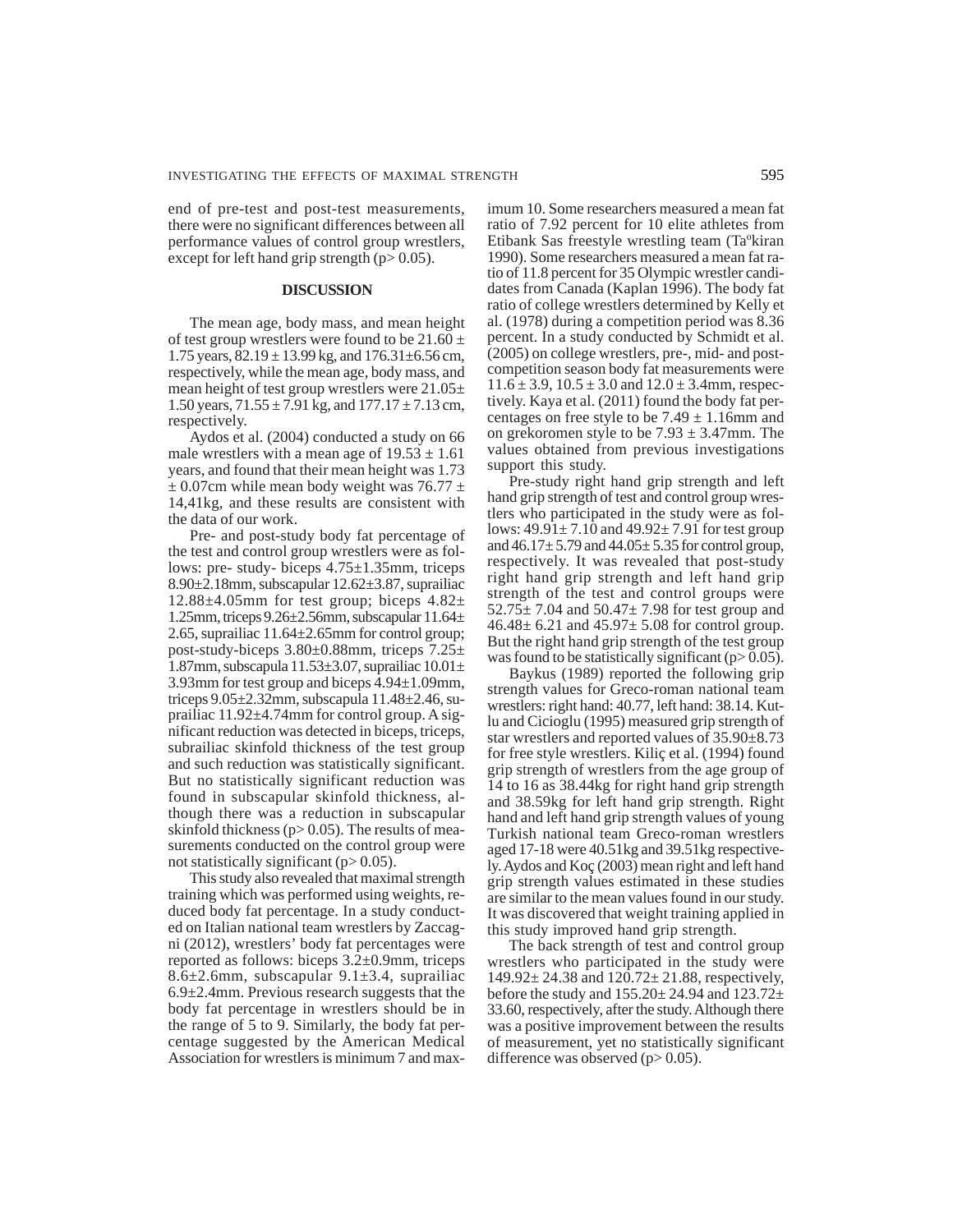Senel et al. (2009) found a back strength value of  $163.71 \pm 40.32$ kg in a study conducted on wrestlers. In view of the literature, some of the values revealed in several studies conducted on wrestlers are consistent with the values in our study, though it is clear that the values in some studies are lower than our values. Although the findings in this study showed a mathematical difference, nevertheless, they were not statistically significant. This difference can be ascribed with respect to the duration and scope of the training applied. Aydos et al. (2009) found a back strength value of  $155.80 \pm 27.92$ kg in a study conducted on wrestlers.

Vertical jump values of test and control group wrestlers who participated in the study were 53.95±6.23 cm and 52.60±7.50 cm, respectively, before the study and 54.80±5.94 cm and 50.80±7.51cm, respectively, after the study. Although there was a positive improvement between the results of measurement, however, no statistically significant difference was observed  $(p>0.05)$ .

In a study by Yazici (1999), vertical jump of elite-level lightweight wrestlers was found as  $53.16 \pm 6.24$  cm, and that of middleweight wrestlers as  $52.25 \pm 0.18$ cm. Aydos and Kürkçü (1997) reported a vertical jump value of  $46.45 \pm 7.38$ kg for high school students aged 17-18 doing sports. Given these findings, the high values obtained for the test group in this study can be said to be a result of maximal strength training performed with weights. Kilinç et al. (2012) found a squat variable on pre-test as  $122.0 \pm 18$ kg and that on post-test as  $128.7 \pm 21.3$ kg.

The Max VO2 strength values of test and control group wrestlers who participated in the study were 43.89±4.58 ml/kg/min and 42.48±4.37 ml/kg/min, respectively, before the training and 45.16±5.19 ml/kg/min and 43.09±4.42 ml/kg/min, respectively after the training. In terms of the difference between pre- and post-training Max VO2 strength values of test group wrestlers, such difference was found to be statistically significant ( $p$  > 0.05). In this study, weight training program was identified to have positively affected aerobic strength development.

Researchers found a mean maximum oxygen consumption of 61.8 ml/kg/min for 49 Canadian freestyle wrestlers (Kaplan 1996). In a study conducted by Baykus (1989) on Turkish national team, mean Max VO2 values found for freestyle wrestling team were 48.01±3.51 ml/kg/min respectively. As a result of investigations, scientists established that there is a high correlation between aerobic capacity and success in wrestling. The more an athlete improves his aerobic capacity, the more his anaerobic capacity is improved. This is because athletes will be able to perform activities for longer periods before reaching O2 borrowing level and this will improve after creating O2 debt. This finding is very important for many sports for which anaerobic capacity is an important component. Most individual and team sports ensure that their technical and tactical behaviors reach the highest level by improving their aerobic capacity. Therefore, aerobic endurance should be the aim of continuous improvement for a majority of athletes (Bompa 1996; Kaplan 1996).

Peak strength development of test and control group wrestlers who participated in the study were 896.55±162.48 wat and 763.10±93.39, respectively, before the training and 763.10±93.39 wat and 912.59±180.13 wat, respectively, after the training. Moreover, relative peak strength values of test and control group wrestlers were  $10.73\pm1.13$  wat and  $10.67\pm1.21$  wat, respectively, before the study and  $11.15\pm1.18$  wat and 10.65±1.35 wat, respectively, after the study. The following absolute wingate anaerobic capacity values were identified for test group and control group wrestlers: 627.34±105.25 wat and 562.84±76.98 wat, respectively, before the study; 639.81 $\pm$  108.20 wat and 542.89  $\pm$  61.47 wat, respectively, after the study. The relative wingate anaerobic capacity values obtained for test group and control group wrestlers were 7.67±0.70 wat and  $7.71 \pm 0.59$  wat, respectively, before the study, and 7.82±0.59 wat and 7.56±0.62 wat, respectively after the study. Although there was a mathematical improvement between the results of measurements, nevertheless, no statistically significant difference was revealed ( $p > 0.05$ ).

In view of peak strength development of subjects at the end of training, Ersoy (2012) reported peak strength development values of 851.94±158 wat and  $922.73\pm169$  wat, relative peak strength values of 10.60±0.76 wat and 11.73±1.32 wat, absolute wingate anaerobic capacity values of 621.31±112.39 wat and 649.23±119.69 wat, and relative wingate anaerobic capacity values of 7.87±0.38 wat and 8.22±0.44 wat before and after a training program, respectively. This increase was found to be statistically significant. There are temporal and power capacity differences be-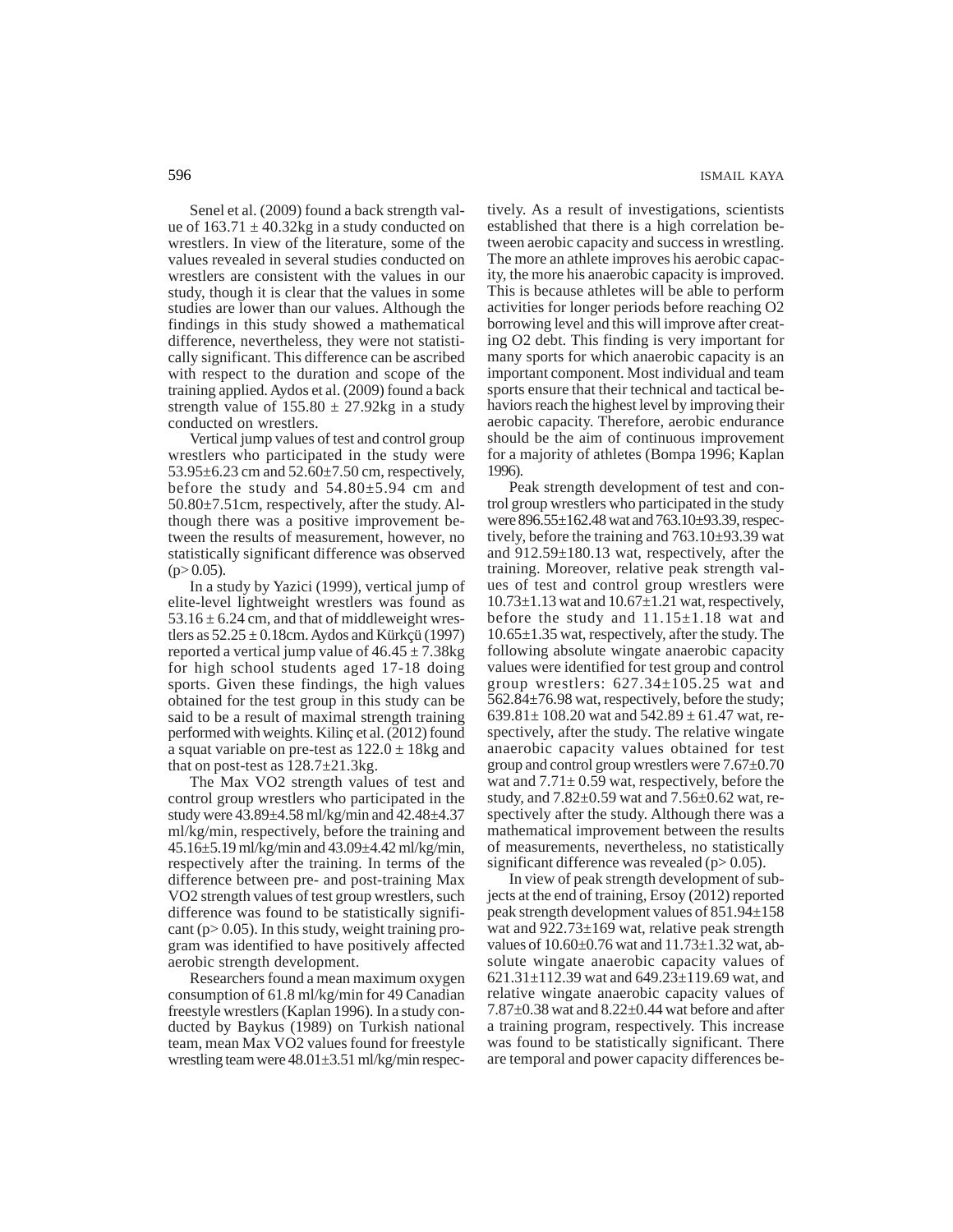tween this study and Ersoy's study resulting to observed differences between the results obtained.

In a study conducted by Demirkan et al. (2012) on junior elite wrestlers, the following values were obtained: Leg peak power (W) 1206±258, Leg average power (W) 611±144, Arm peak power (W) 838±225, Arm average power (W) 439±110. Furthermore, Horswill et al. (1989) asserted that there are significant differences between the elite and non-elite wrestlers, who are at the same age, weight and sport age, in terms of arm anaerobic power values  $(376\pm20 - 331\pm22)$  and leg anaerobic power values  $(540±25-467±29)$  respectively. He opined that maximum relative anaerobic power value is the biggest matter that differentiates successful wrestlers from less successful ones.

## **CONCLUSION**

In conclusion, the 8-week maximal weight training applied to the wrestlers was found to have positively affected wrestlers' performance in terms of right hand grip, biceps, triceps and subrailiac skinfold thickness values as well as Max VO2 values. This effect is presumably an outcome of the fact that the athletes participated in the training more intensely.

# **RECOMMENDATIONS**

The results of this study should be evaluated carefully for proper identification of the method of training in terms of efficiency and for enhancement of success, as well as for future contribution. Also, this study will contribute to similar studies conducted in the literature.

#### **REFERENCES**

- Akgün N 1992. Egzersiz fizyolojisi. *Ege Üniversitesi Basimevi*, 4(1): 197.
- Aydos L, Koç H 2003. 17-18 Yas Greko-Romen genç milli takim güresçilerine ait 1997 avrupa sampiyonasi öncesi bazi fiziksel ve fizyolojik parametrelerin arastirilmasi. *Gazi Üniversitesi Kirsehir Egitim Fakültesi Dergisi*, 4(2): 23-30.
- Aydos L, Kürkçü R 1997. 13-18 Yas grubu spor yapan ve yapmayan orta ögrenim gençliginin fiziksel ve fizyolojik özelliklerinin karsilastirilmasi. *Gazi Üniversitesi Beden Egitimi ve Spor Bilimleri Dergisi*, 2(2): 35.
- Aydos L, Pepe H, Karakus H 2004. Bazi takim ve ferdi sporlarda rölatif kuvvet degerlerinin arastirilmasi. *Gazi Üniversitesi Kirsehir Egitim Fakültesi*, 5(2): 305-315.
- Aydos L, Tas M, Akyüz M, Uzun A 2009. Genç elit güresçilerde kuvvetle bazi antropometrik parametrelerin iliskisinin incelenmesi. *Atatürk Üniversitesi Beden Egitimi ve Spor Bilimleri Dergisi,* 11(4): 1-10.
- Baktaal DI 2008. 16-22 *Yas Bayan Voleybolcularda Pliometrik Çalismalarin Dikey Siçrama Üzerine Etkilerinin Belirlenmesi.* Çukurova Üniversitesi, Saglik Bilimleri Enstitüsü, Beden Egitimi Ve Spor Anabilim Dali, Adana.
- Baykus S 1989. T*he Analysis of The Physiological Characteristics of The Turkish National Style and Greco-Romen, Espoir Teams Wrestlers (17-20 years old).* Master Thesis, Unpublished. Ankara: University of METU.
- Bompa TO 1996. *Antrenman Kuram ve Yöntemi* (Çev: Ýlknur Keskin-A. Burcu Taner). Ankara: Bagirgan Yayinevi, pp. 39-468.
- Cicioglu I, Kürkçü R, Eroglu H, Yüksek S 2007. 15-17 Yas grubu güresçilerin fiziksel ve fizyolojik özelliklerin sezonsal degisimi. *Spormetre Beden Egitimi ve Spor Bilimleri Dergisi*, 5(4): 151-156.
- Çeker B 1996. *Çabuk Kuvvet Antrenmaninin 16-17 Yas Grubu Gürescilerin Bazi Fiziksel ve Fizyolojik Parametreleri Üzerine Etkisi.* T.C. Gazi Üniversitesi Saglik Bilileri Enstitüsü Beden Egitimi ve Spor Anabilim Dali Yüksek Lisans Tezi, pp. 14-17.
- Demirkan E, Ünver R, Kutlu M, Koz M 2012. The comparison of physical and physiological characteristics of junior elite wrestlers. *Nigde University Journal of Physical Education and Sport Sciences,* 6(2): 140.
- Ersoy A 2012. The impact of combined training schedule on selected antropometric and basic motor characterisrics of the wrestlers. *Middle-East Journal of Research*, 11(3): 260-265.
- Filiz K 2003. Güres takimi ile kara harp okulunda güresen azeri ögrencilerin bazi test ölçüm sonuçlarinin karsilastirilmasi. *Kastamonu Egitim Dergisi*, 11(2): 504.
- Gökdemir K 2000. *Güres Antrenmaninin Bilimsel Temelleri.* Ankara: Poyras Ofset Matbaasi, pp.1-6.
- Günay M, Onay M 1999. Artan direnç egzersizleri ve genel maksimal kuvvet antrenmanlarinin kuvvet gelisimi, istirahat nabzi, kan basinçlari, aerobik-anaerobik güç ve vücut kompozisyonuna etkileri. *Gazi Beden Egitimi ve Spor Bilimleri Dergisi*, 4(4): 21-30.
- Horswill C A, Scott JR, Galea P 1989. Comparison of maximum aerobic power, maximum anaerobic power, and skinfold thickness of elite and non-elite junior wrestlers. *Int J Sports Med*, 10(3): 165-168.
- Kaplan M 1996. Atlanta Olimpiyat Oyunlarina Katilan Greko-Romen ve Serbest Güres Milli Takimlarinin Fiziksel ve Fizyolojik Özelliklerinin Karsilastirilmasi. *Inönü Üniversitesi Saglik Bilimleri Enstitüsü Müdürlügü Beden Egitimi ve Spor Anabilim Dali Yüksek Lisans Tezi, Malatya*.
- Kaya I, Kaya M, Aydos L, Koç H 2011. Serbest ve grekoromen güres milli takim sporcularinin bazi fiziksel ve fizyolojik özelliklerinin karsilastirilmasi (17- 20 Yas Örnegi), *Atatürk Üniversitesi Beden Egitimi ve Spor Bilimleri Dergisi,* 13(4): 12-23.
- Kelly JM, Gorney BA, Kalm KK 1978. The effects of a colleague wrestling season on body composition, cardiovascular fitness and muscular strength and endurance. *Med Sci Sport*, 10(2): 119-24.